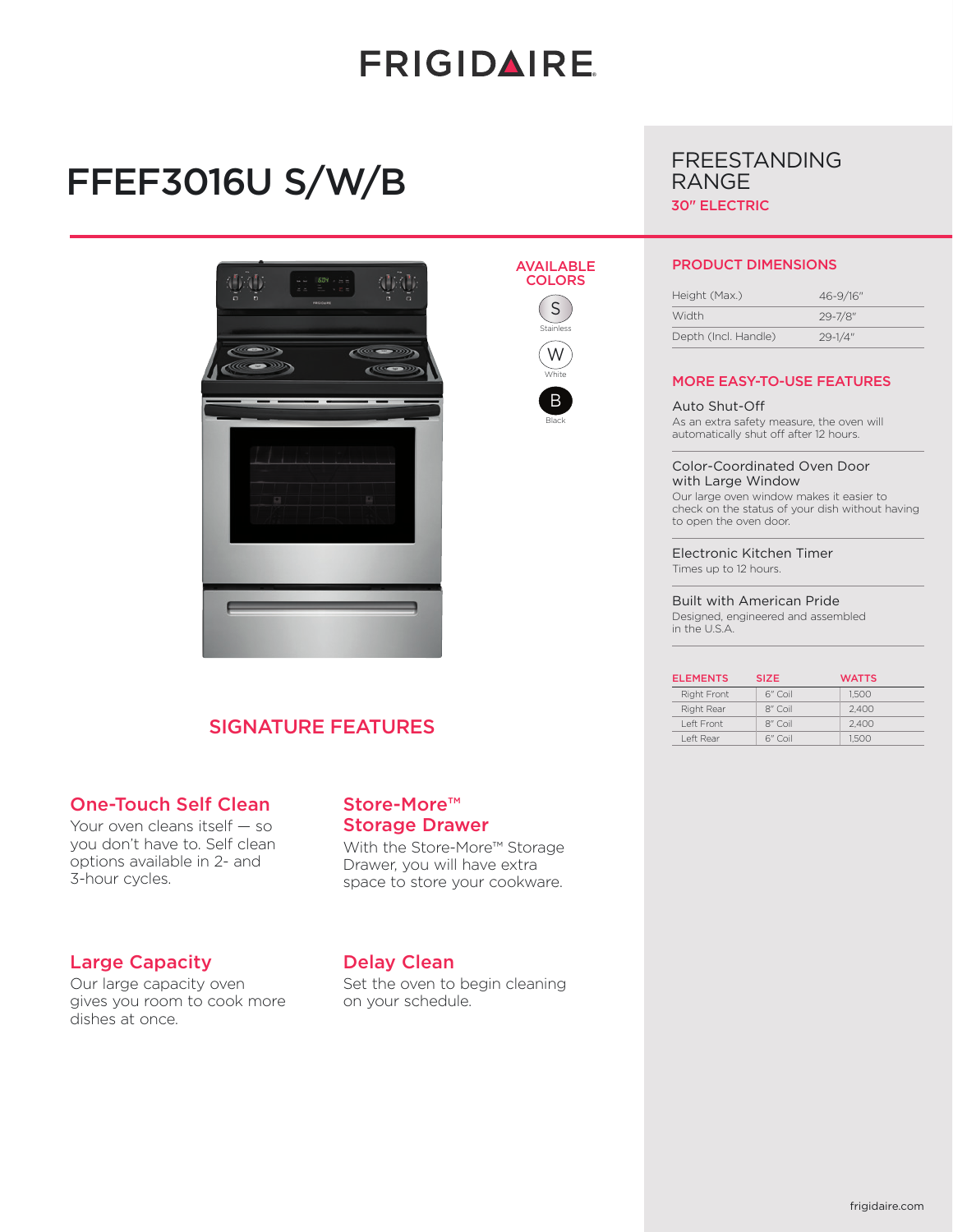# FFEF3016U S/W/B FREESTANDING RANGE

### 30" ELECTRIC

# **FRIGIDAIRE**

#### FEATURES

| Oven Control/Timing System                    | Ready-Select® Controls                                       |
|-----------------------------------------------|--------------------------------------------------------------|
| Surface Type                                  | Black Porcelain (S),<br>Color-Coordinated<br>Porcelain (W/B) |
| Window                                        | Extra-Large                                                  |
| <b>Exterior Door Finish</b>                   | Stainless (S),<br>Color-Coordinated (W/B)                    |
| Handle Design                                 | Black (S),<br>Color-Coordinated (W/B)                        |
| Exterior Finish (Side Panels)                 | Black (S),<br>Color-Coordinated (W/B)                        |
| Oven Cleaning System                          | Self Clean                                                   |
| Drawer Functionality                          | Storage                                                      |
| <b>OVEN CONTROLS</b>                          |                                                              |
| Bake                                          | Yes                                                          |
| Broil                                         | Yes                                                          |
| Delay Start                                   | Yes                                                          |
| Self-Clean                                    | 2, 3 Hours                                                   |
| Delay Clean                                   | Yes                                                          |
| Kitchen Timer                                 | Yes                                                          |
| <b>Timed Cook Option</b>                      | Yes                                                          |
| Auto Oven Shut-Off                            | Yes                                                          |
| <b>COOKTOP FEATURES</b>                       |                                                              |
| Right Front Element (Watts)                   | $6" - 1,500$                                                 |
| Right Rear Element (Watts)                    | $8'' - 2,400$                                                |
| Left Front Element (Watts)                    | $8" - 2.400$                                                 |
| Left Rear Element (Watts)                     | $6" - 1,500$                                                 |
| Coil Cooktop/Drip Bowls                       | Yes / Black Porcelain                                        |
| <b>OVEN FEATURES</b>                          |                                                              |
| Capacity (Cu.Ft.)                             | 5.3                                                          |
| Oven Light                                    | 1 Incandescent 40W                                           |
| Rack Configuration                            | 2 Standard                                                   |
| <b>Baking System</b>                          | Even Baking Technology                                       |
| <b>Broiling System</b>                        | Vari-Broil™ (Hi/Lo)                                          |
| Bake Element/Broil Element (Watts)            | 2,600/3,000                                                  |
| <b>SPECIFICATIONS</b>                         |                                                              |
| Oven Interior (H x W x D)                     | 19-3/4" x 24-3/8" x 19-1/8"                                  |
| Power Supply Connection Location              | Middle Bottom Rear                                           |
| Voltage Rating                                | 240V/208V/60Hz                                               |
| Connected Load<br>(kW Rating) @ 240/208 Volts | 10.0 / 7.5                                                   |
| Minimum Circuit Required (Amps)               | 40                                                           |
| Shipping Weight (Approx.)                     | 160 Lbs. (S), 150 Lbs. (W/B)                                 |

#### **30 Electric Freedom PRODUCT DIMENSIONS** PRODUCT DIMENSIONS

| <sup>®</sup> Controls | A-Height (Max.)                  | 46-9/16"     |  |
|-----------------------|----------------------------------|--------------|--|
| in (S),               | B-Width                          | 29-7/8"      |  |
| nated<br>B)           | C-Depth (Incl. Handle)           | $29 - 1/4$ " |  |
|                       | Depth with Door Open 90°         | $48 - 5/8$ " |  |
|                       | <b>CABINET CUTOUT DIMENSIONS</b> |              |  |
| nated (W/B)           | Height (Standard)                | 36"          |  |
| nated (W/B)           | Width (Min.)                     | 30"          |  |
|                       | Depth (Min.)                     | 24"          |  |





**Note:** For planning purposes only. Always consult local and national electric, gas and plumbing codes.<br>Refer to Product Installation Guide for detailed installation instructions on the web at frigidaire.com. *Specifications subject to change. Accessories information available on the web at frigidaire.com*